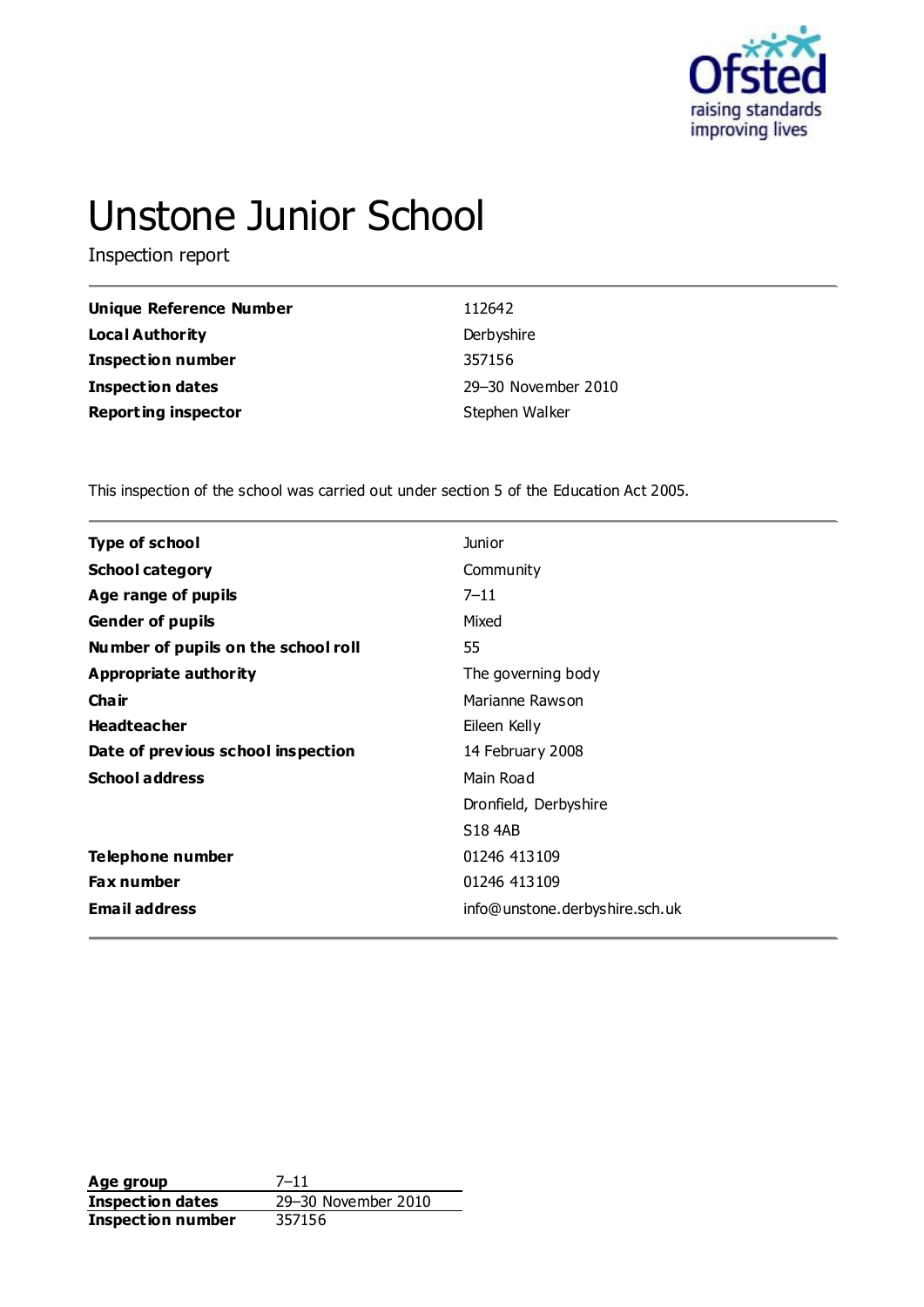The Office for Standards in Education, Children's Services and Skills (Ofsted) regulates and inspects to achieve excellence in the care of children and young people, and in education and skills for learners of all ages. It regulates and inspects childcare and children's social care, and inspects the Children and Family Court Advisory Support Service (Cafcass), schools, colleges, initial teacher training, work-based learning and skills training, adult and community learning, and education and training in prisons and other secure establishments. It assesses council children's services, and inspects services for looked after children, safeguarding and child protection.

Further copies of this report are obtainable from the school. Under the Education Act 2005, the school must provide a copy of this report free of charge to certain categories of people. A charge not exceeding the full cost of reproduction may be made for any other copies supplied.

If you would like a copy of this document in a different format, such as large print or Braille, please telephone 0300 1234 234, or email **[enquiries@ofsted.gov.uk](mailto:enquiries@ofsted.gov.uk)**.

You may copy all or parts of this document for non-commercial educational purposes, as long as you give details of the source and date of publication and do not alter the documentation in any way.

To receive regular email alerts about new publications, including survey reports and school inspection reports, please visit our website and go to 'Subscribe'.

Royal Exchange Buildings St Ann's Square Manchester M2 7LA T: 0300 1234 234 Textphone: 0161 618 8524 E: **[enquiries@ofsted.gov.uk](mailto:enquiries@ofsted.gov.uk)**

W: **[www.ofsted.gov.uk](http://www.ofsted.gov.uk/)**

© Crown copyright 2010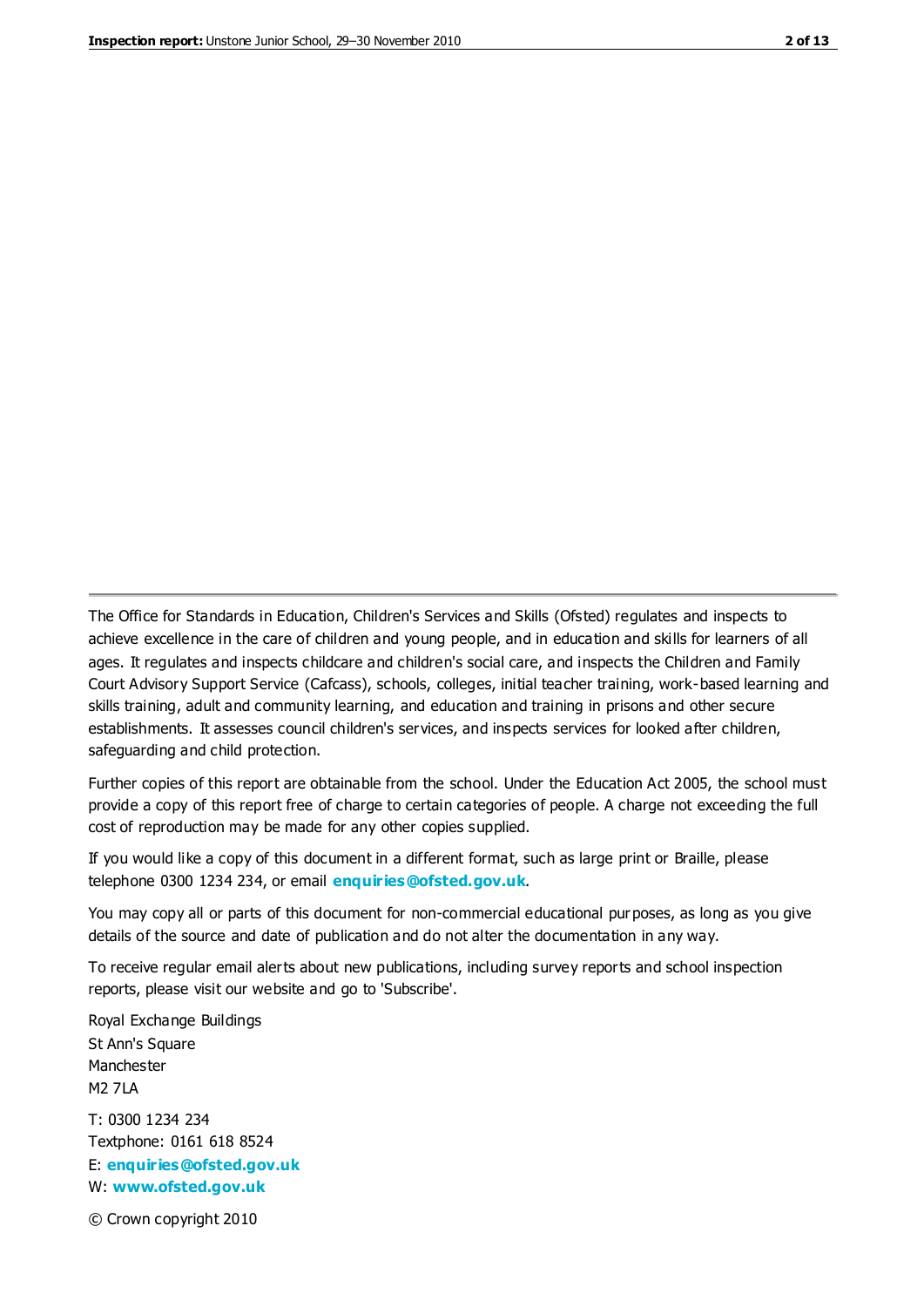# **Introduction**

This inspection was carried out by two additional inspectors. The inspectors visited four lessons and observed three teachers. They also held meetings with the headteacher, the chair of the governing body, staff and groups of pupils. Inspectors observed the school's work and looked at a range of evidence, including the school improvement plan, the tracking system to monitor the pupils' progress, safeguarding documentation, and the work pupils were doing in their books. They also analysed questionnaires completed by staff, a sample of pupils and 16 parents and carers.

The inspection team reviewed many aspects of the school's work. It looked in detail at the following.

- Are different groups of pupils making enough progress, especially in English and mathematics?
- $\blacksquare$  How effective is the teaching in engaging the pupils so that they make at least satisfactory progress in lessons?
- What aspects of pupils' personal development are now better than satisfactory?
- $\blacksquare$  How effective is the leadership and management in supporting improvements in the school?

# **Information about the school**

The school is much smaller than the average junior school. The school has extensive grounds including additional land which is rented from the district council. The very large majority of pupils are of White British heritage, with a very small number from minority ethnic groups. The proportion of pupils with special educational needs and/or disabilities is broadly in line with national average. The percentage of pupils known to be eligible for free school meals is above average.

There are four teachers in the school, including the headteacher. During the inspection, the headteacher and a temporary teacher were covering the classes of two teachers who were absent due to maternity leave and sickness. Pupils are normally taught in two mixedaged classes, although Years 5 and 6 are taught in separate year groups for English and mathematics. The school has gained the Quality Mark Award and has National Healthy School status. It has very recently gained the International Eco Schools Award.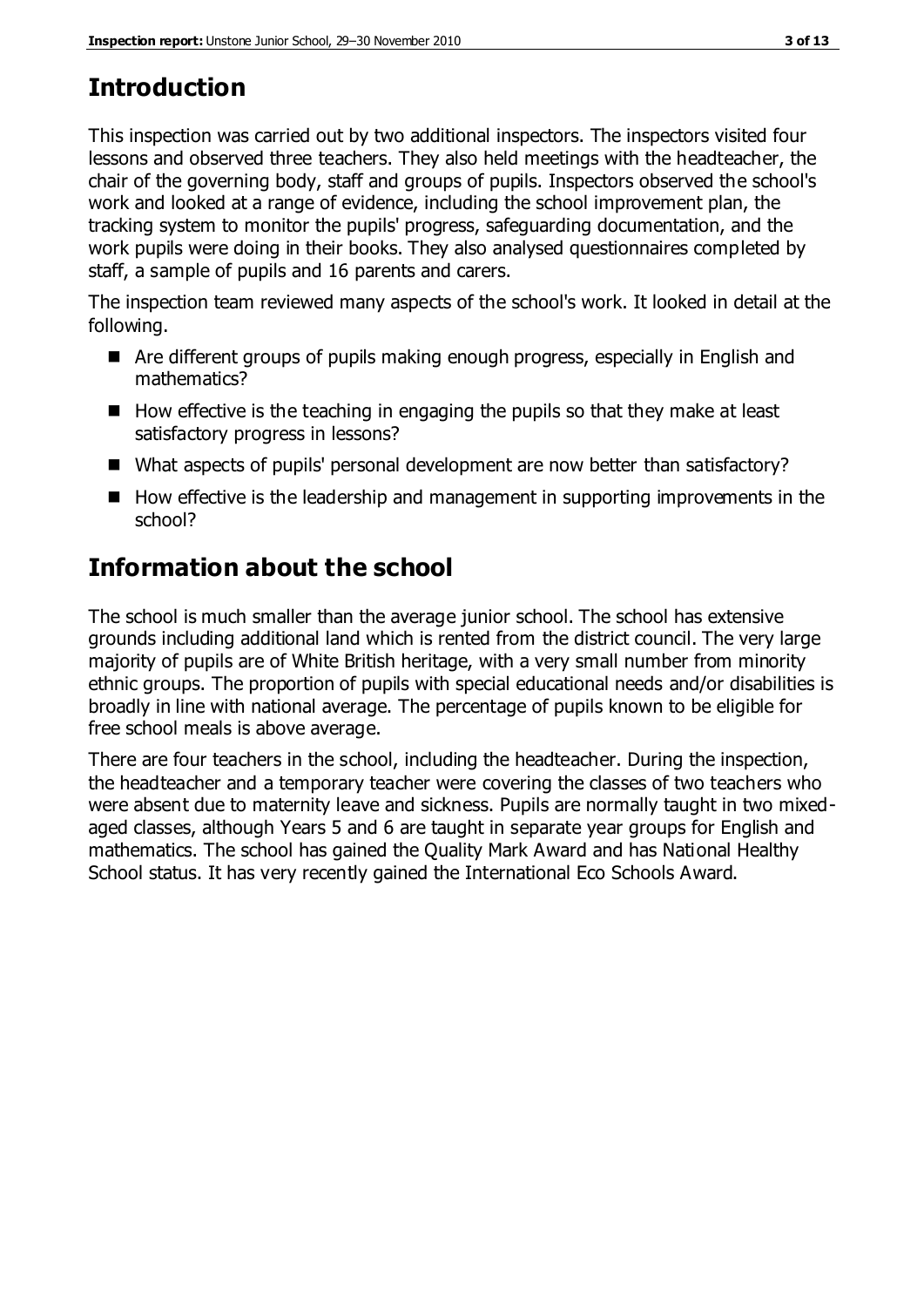# **Inspection judgements**

| Overall effectiveness: how good is the school?  |  |
|-------------------------------------------------|--|
| The school's capacity for sustained improvement |  |

### **Main findings**

Unstone Junior is a satisfactory school. It has some good features. The headteacher is managing a temporary period of staff absence well so that there is stability in the teaching provision and a continued focus on the achievement of the pupils. Parents and carers speak highly of the school and the support for their children. One parent wrote: 'My children really enjoy going to the school and I know they are well cared for by the staff.'

Pupils make satisfactory progress given their average starting points and they leave with average attainment. The 2010 national test results for Year 6 pupils in English and mathematics demonstrate an improvement on previous years. More pupils are now gaining the higher levels in English and mathematics. Assessment records for the current year indicate that more pupils are making good progress, particularly in Year 6. The developing tracking system for progress identifies underachieving pupils, who then receive appropriate support through a range of intervention strategies. The school acknowledges the need to further raise standards and increase rates of progress in English and mathematics. It sets challenging targets for pupils to make good progress in relation to their prior attainment but too few achieve these targets.

The good quality of care, guidance and support is greatly supporting the improvements in the personal development of the pupils. Pupils enjoy their time at school and develop into friendly and helpful individuals. Behaviour is good and this contributes to a positive atmosphere for learning and personal growth. Pupils are respectful towards each other so that all feel valued in the family atmosphere of this village school. Pupils feel very safe in the school and have a good awareness of issues relating to safety. The large majority of pupils have a good understanding of how to adopt healthy lifestyles. They demonstrate this through eating healthily and readily taking part in outdoor and sporting activities. All pupils are involved in growing vegetables and fruit in the school gardens.

Teaching is satisfactory. In some lessons, teachers do not fully engage the pupils for the whole lesson and do not encourage them to take enough responsibility for their learning. Teachers do not always check pupils' understanding during lessons to ensure that all pupils are making the required progress. Curriculum provision is satisfactory and the school makes good use of the school grounds for practical learning and developing pupils' awareness of the environment.

Self-evaluation is accurate and the school is clear about the improvements needed. The school improvement plan sets challenging targets aimed at raising standards. The governing body is increasingly aware of the challenges of managing a small school and is informed of the areas for development. It is increasingly monitoring progress although it is not fully involved in strategic planning for school improvement. There have been some changes in the responsibility for subject areas so that most leaders are new in post and not fully effective in their supporting and monitoring roles. There are insufficient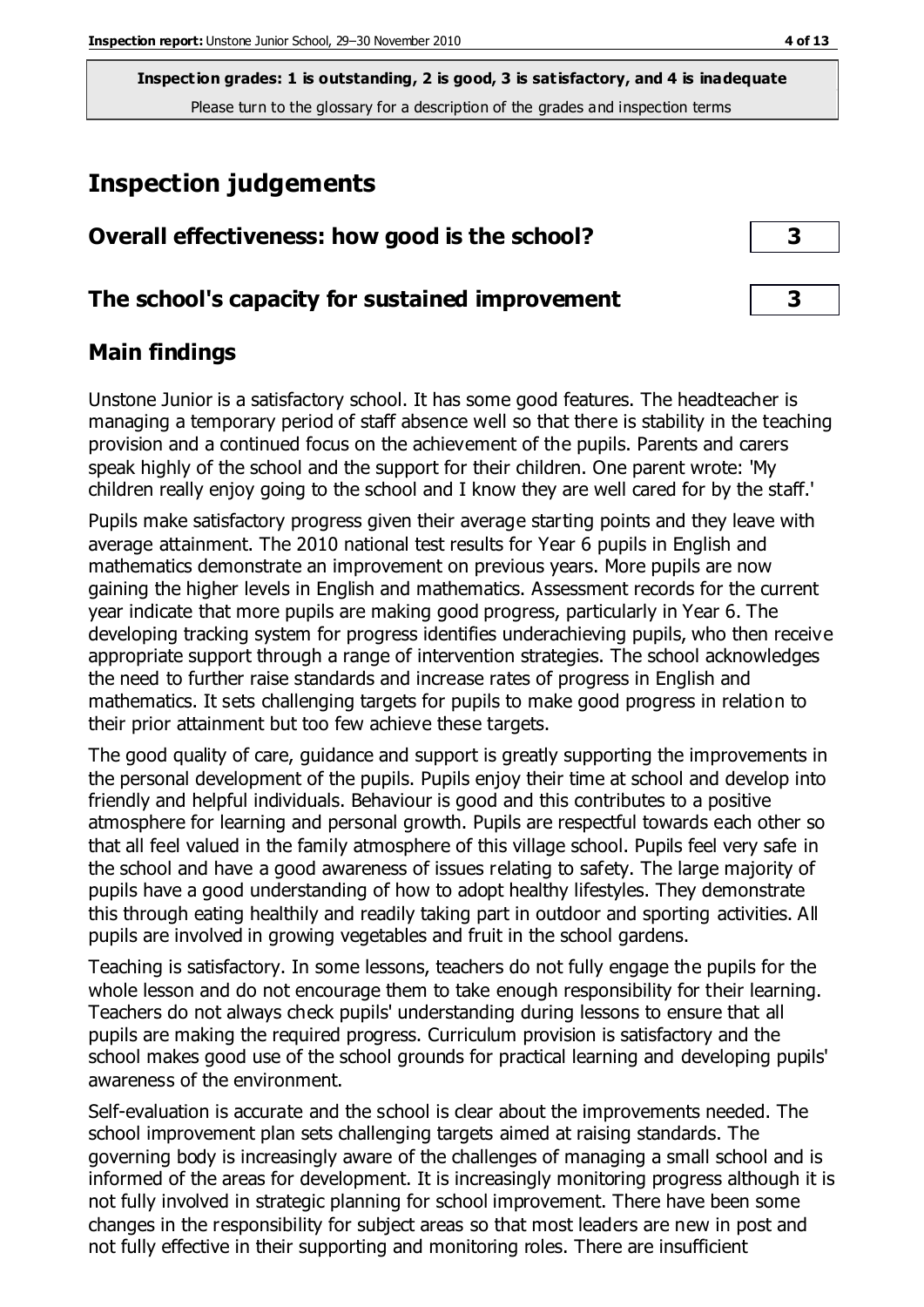opportunities to agree and share the best practice in teaching and learning across the curriculum. However, the clear leadership of the headteacher, the developing systems of tracking pupil progress and the evident indications of improvements in pupil progress show the school's satisfactory capacity to improve.

# **What does the school need to do to improve further?**

- Improve the attainment and achievement of pupils throughout the school, especially in English and mathematics, by:
	- using the tracking systems consistently well to identify and provide additional support for underachieving pupils
	- ensuring that staff and pupils are working to achieve challenging progress and attainment targets which are based on pupils' previous performance.
- Raise the quality of teaching and learning by making sure that all teachers:
	- plan a range of interesting activities and have high expectations of the pupils so that they sustain good levels of concentration
	- regularly check pupils' understanding of their learning during lessons
	- $-$  encourage more opportunities for independent work so that pupils take on more responsibility for their own learning.
- Develop the consistency of leadership and management and its impact on school improvement by:
	- developing the roles of subject leaders so that they provide effective support for teachers, and agree and share the best practice in teaching and learning
	- $-$  ensuring that the governing body develops the skills it needs to be fully effective in supporting school improvements.
- $\blacksquare$  Up to 40% of the schools whose overall effectiveness is judged satisfactory may receive a monitoring visit by an Ofsted inspector before their next section 5 inspection.

# **Outcomes for individuals and groups of pupils 3**

Most pupils enjoy learning and make satisfactory progress. A growing number of pupils are making good progress due to more effective teaching. The school has rightly identified the development of reading, writing and numeracy skills as key areas for improving the rate of pupil progress. As a result, intensive support in writing and mathematics is raising pupils' attainment and helping to accelerate pupils' progress. Gender differences in achievement vary between the year groups but the school is presently providing additional support in reading and writing for a small group of underachieving boys in Years 4 and 5. Inspection evidence confirmed that pupils with special education needs and/or disabilities and those entitled to free school meals make satisfactory progress. The very small number of pupils from minority ethnic backgrounds also make satisfactory progress, in line with other pupils in the school.

Pupils display interest and sustain good levels of concentration when activities are interesting and clearly matched to their learning needs. For example, Year 5 pupils made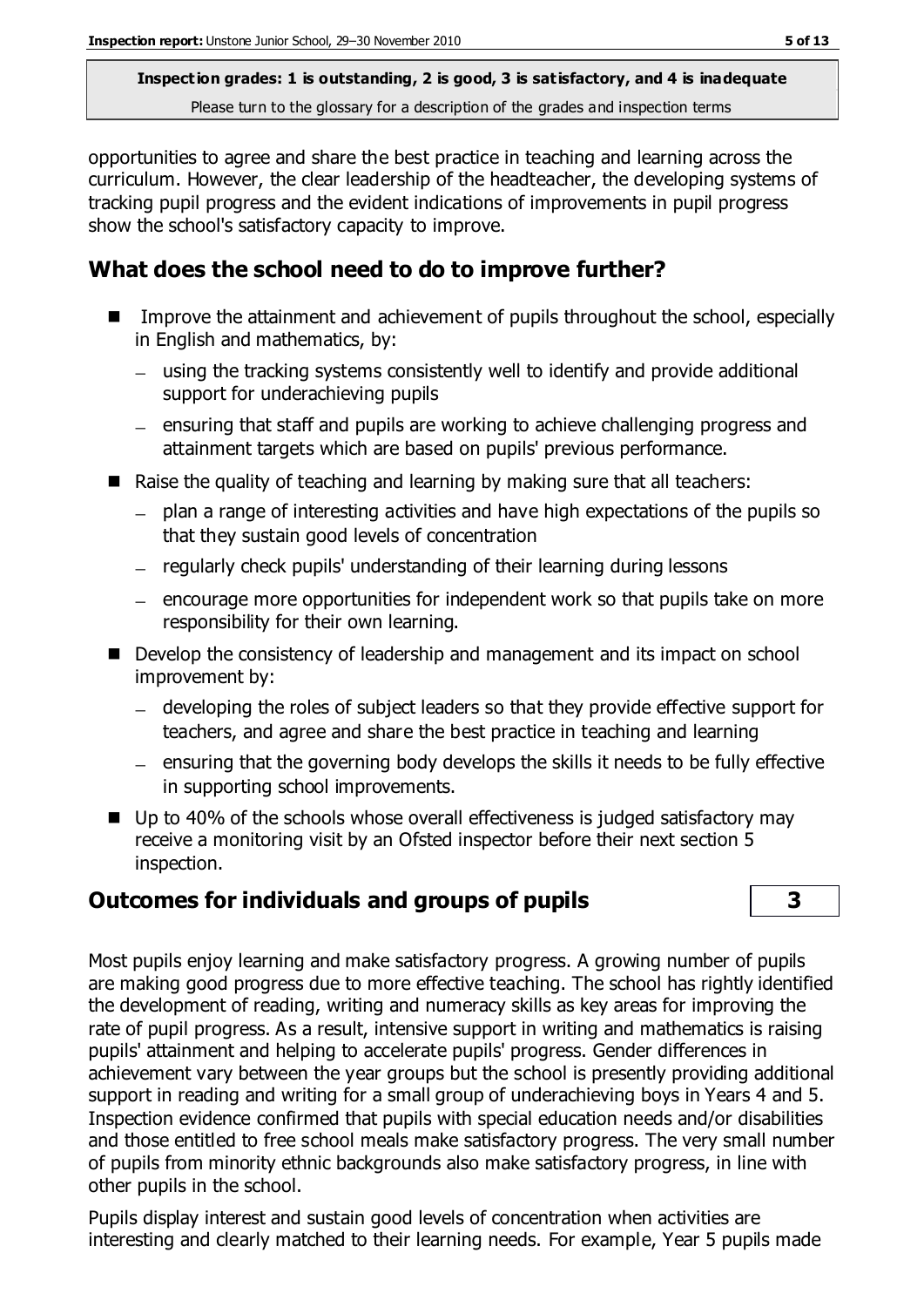good progress in mathematics when working in small groups to develop their skills in problem-solving and calculation. However, the pace of learning and concentration drops in some lessons where work does not challenge pupils or capture their interest.

Pupils are confident that any issues of concern are addressed promptly and effectively. Attendance is improving and is now in line with the national average. The school council is active in the school and supports projects such as providing play equipment for the playground. Pupils raise money for a range of charities and make a good contribution to the local community, such as litter picking in the village and inviting the elderly to school events. Pupils enjoy the opportunities to take on responsibilities in school and all Year 6 pupils take their turn as playground buddies. Pupils' spiritual, moral, social and cultural development is satisfactory. However, they are not fully aware of the multicultural diversity of our society. Pupils' basic skills and ability to work with others are developing satisfactorily. As a result, they are adequately prepared for their secondary education.

These are the grades for pupils' outcomes

| Pupils' achievement and the extent to which they enjoy their learning                                                     | 3            |
|---------------------------------------------------------------------------------------------------------------------------|--------------|
| Taking into account:<br>Pupils' attainment <sup>1</sup>                                                                   | 3            |
| The quality of pupils' learning and their progress                                                                        | 3            |
| The quality of learning for pupils with special educational needs and/or disabilities<br>and their progress               | 3            |
| The extent to which pupils feel safe                                                                                      | $\mathbf{2}$ |
| Pupils' behaviour                                                                                                         | 2            |
| The extent to which pupils adopt healthy lifestyles                                                                       | $\mathbf{2}$ |
| The extent to which pupils contribute to the school and wider community                                                   | $\mathbf{2}$ |
| The extent to which pupils develop workplace and other skills that will contribute to<br>their future economic well-being | 3            |
| Taking into account:<br>Pupils' attendance <sup>1</sup>                                                                   |              |
| The extent of pupils' spiritual, moral, social and cultural development                                                   | 3            |

<sup>1</sup> The grades for attainment and attendance are: 1 is high; 2 is above average; 3 is broadly average; and 4 is low

# **How effective is the provision?**

The warm relationships between teachers and pupils ensure that there is a positive environment in lessons. Classrooms are attractive learning areas with good examples of pupils' work on display. Teachers' planning normally ensures that tasks are appropriate to the different age groups and individual abilities in the classes. In the best lessons, teachers have high expectations of the pupils and plan a range of interesting activities that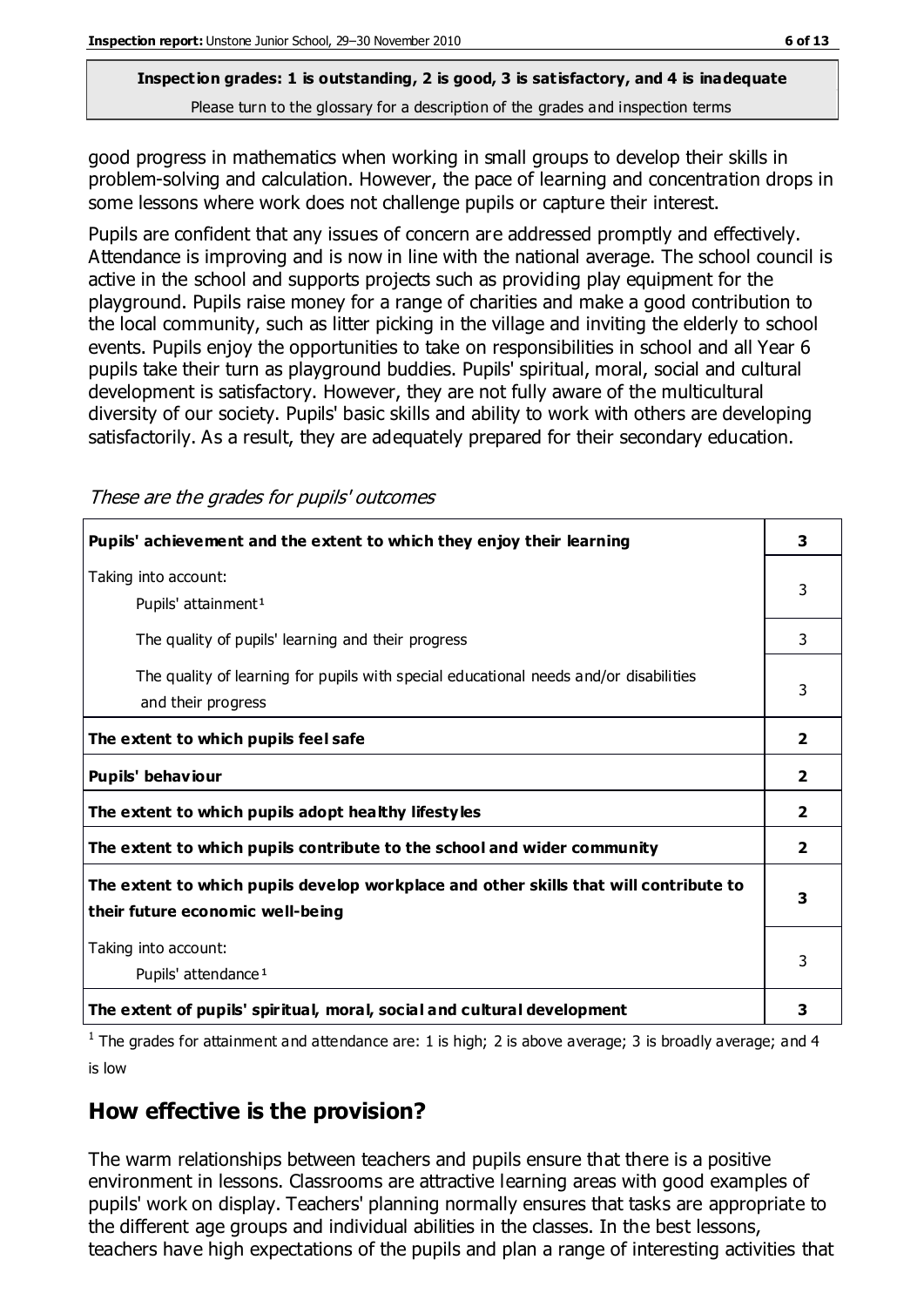are matched closely to their learning needs. In a number of cases, the activities do not fully engage the pupils for the whole lesson, and so pupils lose concentration. There are also times when the teacher does not fully check the understanding of the whole class. Marking is supportive and shows the next steps in learning, although opportunities are missed to reward good work or link marking to pupils' attainment targets.

The emphasis on the development of core skills in literacy and numeracy is gradually raising standards across the school. The school is refining schemes of work to remedy weaknesses in pupils' skills in writing and problem-solving in mathematics. All pupils have lessons in information and communication technology at least once a week, and this adequately develops their computer skills. There are a number of problem-solving days which show pupils the links between the different subjects and bring learning to life. Physical education is supported effectively by the sports school partnership and all pupils have the opportunity to learn to swim. The Year 5 and 6 residential visit to Buxton and the educational trips to Sheffield and Chesterfield enhance pupils' enjoyment and experience of school.

There are effective systems of individual support for all pupils, including those whose circumstances make them vulnerable or who have difficulties with learning. Pupils are very well known as individuals and emphasise that there are always members of staff to talk to if they have a problem. Teaching assistants have been particularly successful in supporting positive play with identified groups of pupils. There are clear procedures for monitoring pupils' attendance and following up absences, and these have had an impact in improving attendance. Good working relationships between the school and external agencies benefit pupils, ensuring their social and learning needs are met through effective support programmes. Good arrangements are in place to support a smooth transition to the local secondary school in Dronfield.

| The quality of teaching                                                                                    |   |
|------------------------------------------------------------------------------------------------------------|---|
| Taking into account:<br>The use of assessment to support learning                                          |   |
| The extent to which the curriculum meets pupils' needs, including, where relevant,<br>through partnerships | 3 |
| The effectiveness of care, guidance and support                                                            |   |

These are the grades for the quality of provision

### **How effective are leadership and management?**

The headteacher provides clear and reflective leadership so that staff work together on the continuous improvement of the school. She is very aware of the areas for development and is supporting the staff in raising standards in the school. She has demonstrated considerable flexibility in covering absent staff so that there is stability and continuity for the pupils. The school improvement plan is a comprehensive working document, which is particularly focused on improving pupil attainment and progress although the governing body is insufficiently involved in setting the plan's priorities. The robust procedures for safeguarding meet statutory requirements and underpin the school's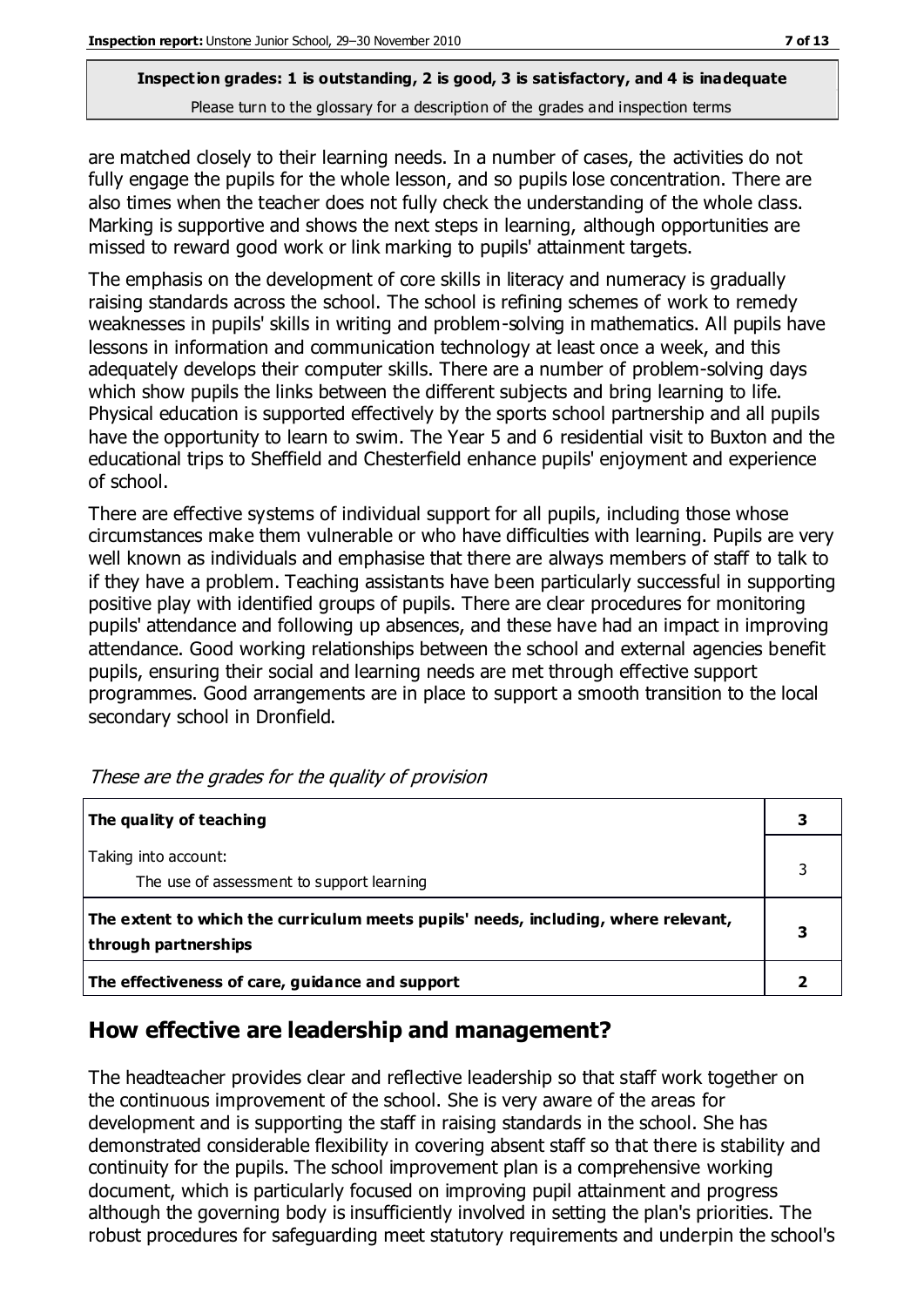very caring approach. Members of the governing body regularly check that all practices and procedures fully meet health and safety requirements. The school has been particularly proactive in ensuring internet safety for the pupils.

There is a clear commitment to inclusion and equal opportunities for all that ensures that the school is inclusive in integrating pupils from different ethnic and social backgrounds.

Parents are given regular information about school events and the progress of their children. The school has satisfactory partnerships with external services, the secondary school and local cluster of small schools. The secondary school provides additional enrichment activities for the pupils. The school makes a satisfactory contribution to community cohesion and encourages all parents and members of the community to feel welcome in the school. There are plans to develop a range of activities to enhance cultural awareness but these are still at the early stages of development.

These are the grades for leadership and management

| The effectiveness of leadership and management in embedding ambition and driving<br><i>improvement</i>                                                           |              |
|------------------------------------------------------------------------------------------------------------------------------------------------------------------|--------------|
| Taking into account:<br>The leadership and management of teaching and learning                                                                                   | 3            |
| The effectiveness of the governing body in challenging and supporting the<br>school so that weaknesses are tackled decisively and statutory responsibilities met | 3            |
| The effectiveness of the school's engagement with parents and carers                                                                                             | 3            |
| The effectiveness of partnerships in promoting learning and well-being                                                                                           | 3            |
| The effectiveness with which the school promotes equality of opportunity and tackles<br>discrimination                                                           | 3            |
| The effectiveness of safeguarding procedures                                                                                                                     | $\mathbf{2}$ |
| The effectiveness with which the school promotes community cohesion                                                                                              | 3            |
| The effectiveness with which the school deploys resources to achieve value for money                                                                             | 3            |

# **Views of parents and carers**

Almost all parents and carers who responded to the Ofsted questionnaire are very positive about the work of the school and its impact on their children's learning. Responses included a number of detailed comments emphasising the supportive approach of the teachers and how much their children enjoy going to school. A very small minority of respondents suggested that the school does not deal effectively with unacceptable behaviour. During the inspection inspectors found that the school dealt well with the very few pupils who display challenging behaviour.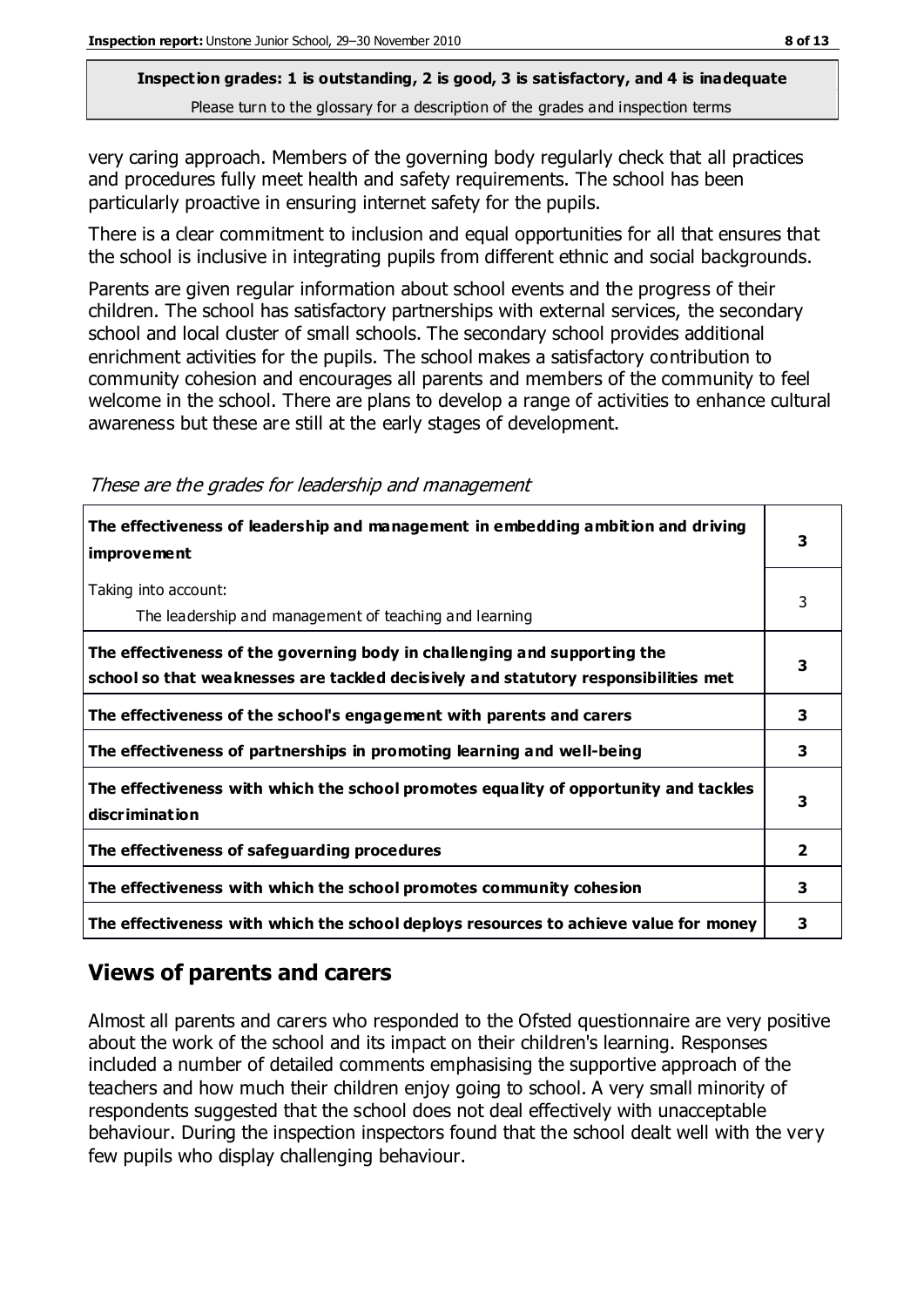#### **Responses from parents and carers to Ofsted's questionnaire**

Ofsted invited all the registered parents and carers of pupils registered at Unstone Junior School to complete a questionnaire about their views of the school.

In the questionnaire, parents and carers were asked to record how strongly they agreed with 13 statements about the school. The inspection team received 16 completed questionnaires by the end of the on-site inspection. In total, there are 55 pupils registered at the school.

| <b>Statements</b>                                                                                                                                                                                                                                       | <b>Strongly</b><br>agree |               |                | <b>Agree</b>  |                | <b>Disagree</b> | <b>Strongly</b> | disagree      |
|---------------------------------------------------------------------------------------------------------------------------------------------------------------------------------------------------------------------------------------------------------|--------------------------|---------------|----------------|---------------|----------------|-----------------|-----------------|---------------|
|                                                                                                                                                                                                                                                         | <b>Total</b>             | $\frac{0}{0}$ | <b>Total</b>   | $\frac{0}{0}$ | <b>Total</b>   | $\frac{0}{0}$   | <b>Total</b>    | $\frac{0}{0}$ |
| My child enjoys school                                                                                                                                                                                                                                  | 11                       | 69            | 5              | 31            | 0              | $\mathbf 0$     | 0               | $\mathbf 0$   |
| The school keeps my child<br>safe                                                                                                                                                                                                                       | 11                       | 69            | 5              | 31            | 0              | $\mathbf 0$     | 0               | $\pmb{0}$     |
| My school informs me about<br>my child's progress                                                                                                                                                                                                       | 11                       | 69            | 5              | 31            | 0              | $\mathbf 0$     | $\mathbf{0}$    | $\mathbf 0$   |
| My child is making enough<br>progress at this school                                                                                                                                                                                                    | 9                        | 56            | $\overline{7}$ | 44            | 0              | 0               | 0               | $\mathbf 0$   |
| The teaching is good at this<br>school                                                                                                                                                                                                                  | 11                       | 69            | 5              | 31            | 0              | $\mathbf 0$     | 0               | $\mathbf 0$   |
| The school helps me to<br>support my child's learning                                                                                                                                                                                                   | 11                       | 69            | 5              | 31            | 0              | $\mathbf 0$     | $\mathbf 0$     | $\mathbf 0$   |
| The school helps my child to<br>have a healthy lifestyle                                                                                                                                                                                                | 11                       | 69            | 5              | 31            | $\mathbf 0$    | $\mathbf 0$     | 0               | $\mathbf 0$   |
| The school makes sure that<br>my child is well prepared for<br>the future (for example<br>changing year group,<br>changing school, and for<br>children who are finishing<br>school, entering further or<br>higher education, or entering<br>employment) | 11                       | 69            | 5              | 31            | $\mathbf 0$    | $\mathbf{0}$    | $\mathbf 0$     | $\mathbf 0$   |
| The school meets my child's<br>particular needs                                                                                                                                                                                                         | 10                       | 63            | 6              | 38            | 0              | $\mathbf{0}$    | $\mathbf{0}$    | $\mathbf 0$   |
| The school deals effectively<br>with unacceptable behaviour                                                                                                                                                                                             | 10                       | 63            | 4              | 25            | $\overline{2}$ | 13              | 0               | 0             |
| The school takes account of<br>my suggestions and concerns                                                                                                                                                                                              | 10 <sup>1</sup>          | 63            | 6              | 38            | 0              | $\mathbf 0$     | 0               | 0             |
| The school is led and<br>managed effectively                                                                                                                                                                                                            | 11                       | 69            | 5              | 31            | $\mathbf 0$    | 0               | $\mathbf 0$     | $\mathbf 0$   |
| Overall, I am happy with my<br>child's experience at this<br>school                                                                                                                                                                                     | 10                       | 63            | 6              | 38            | $\pmb{0}$      | $\mathbf 0$     | $\mathbf 0$     | $\pmb{0}$     |

The table above summarises the responses that parents and carers made to each statement. The percentages indicate the proportion of parents and carers giving that response out of the total number of completed questionnaires. Where one or more parents and carers chose not to answer a particular question, the percentages will not add up to 100%.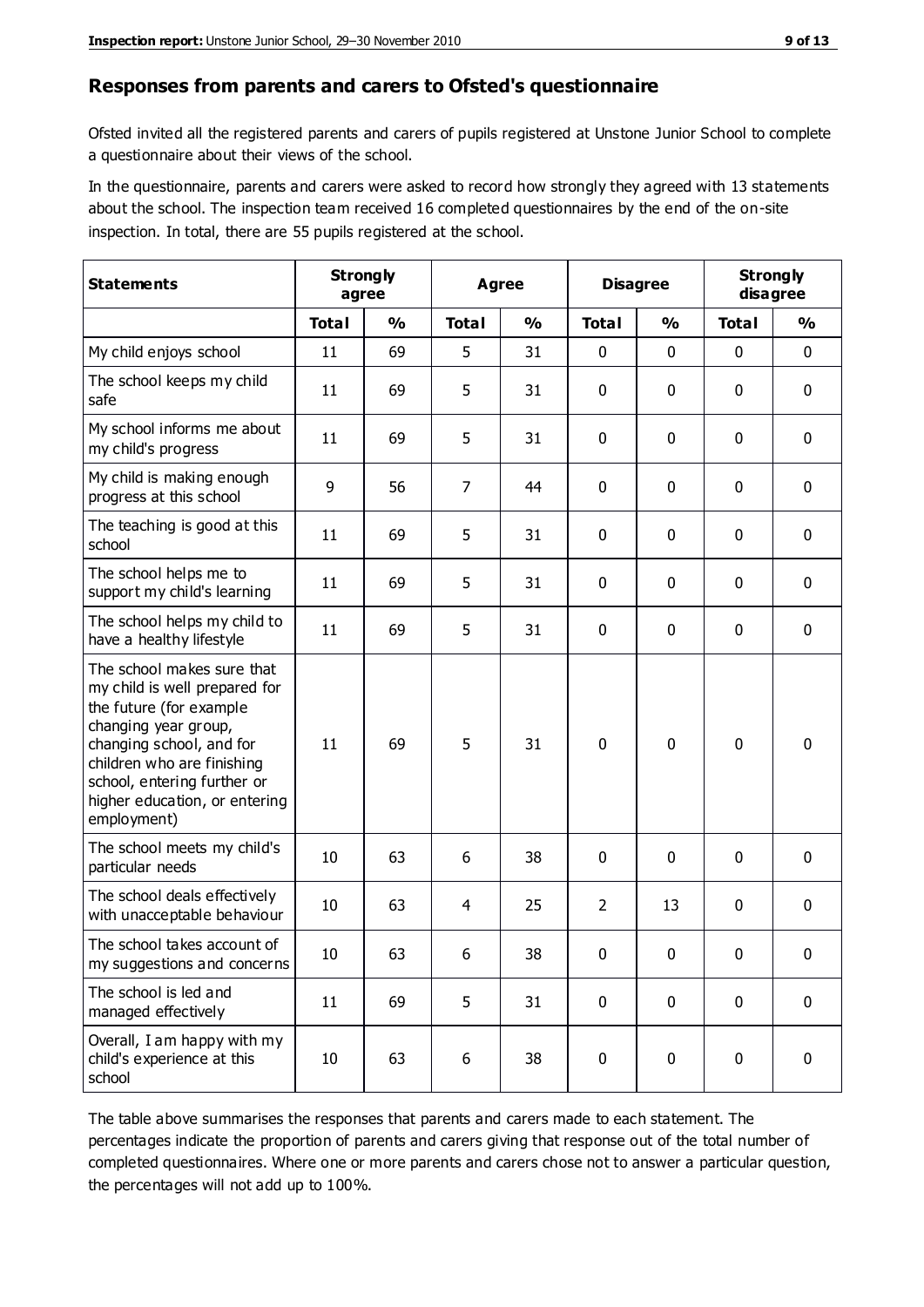# **Glossary**

| Grade   | <b>Judgement</b> | <b>Description</b>                                                                                                                                                                                                            |
|---------|------------------|-------------------------------------------------------------------------------------------------------------------------------------------------------------------------------------------------------------------------------|
| Grade 1 | Outstanding      | These features are highly effective. An outstanding school<br>provides exceptionally well for all its pupils' needs.                                                                                                          |
| Grade 2 | Good             | These are very positive features of a school. A school that<br>is good is serving its pupils well.                                                                                                                            |
| Grade 3 | Satisfactory     | These features are of reasonable quality. A satisfactory<br>school is providing adequately for its pupils.                                                                                                                    |
| Grade 4 | Inadequate       | These features are not of an acceptable standard. An<br>inadequate school needs to make significant improvement<br>in order to meet the needs of its pupils. Ofsted inspectors<br>will make further visits until it improves. |

#### **What inspection judgements mean**

#### **Overall effectiveness of schools**

|                       | Overall effectiveness judgement (percentage of schools) |      |                     |                   |
|-----------------------|---------------------------------------------------------|------|---------------------|-------------------|
| <b>Type of school</b> | <b>Outstanding</b>                                      | Good | <b>Satisfactory</b> | <b>Inadequate</b> |
| Nursery schools       | 58                                                      | 36   | 4                   | 2                 |
| Primary schools       | 8                                                       | 43   | 40                  | 9                 |
| Secondary schools     | 10                                                      | 35   | 42                  | 13                |
| Sixth forms           | 13                                                      | 39   | 45                  | 3                 |
| Special schools       | 33                                                      | 42   | 20                  | 4                 |
| Pupil referral units  | 18                                                      | 40   | 29                  | 12                |
| All schools           | 11                                                      | 42   | 38                  | 9                 |

New school inspection arrangements were introduced on 1 September 2009. This means that inspectors now make some additional judgements that were not made previously.

The data in the table above are for the period 1 September 2009 to 31 March 2010 and are the most recently published data available (see **[www.ofsted.gov.uk](http://www.ofsted.gov.uk/)**). Please note that the sample of schools inspected during the autumn and spring terms 2009/10 was not representative of all schools nationally, as weaker schools are inspected more frequently than good or outstanding schools.

Percentages are rounded and do not always add exactly to 100. Secondary school figures include those that have sixth forms, and sixth form figures include only the data specifically for sixth form inspection judgements.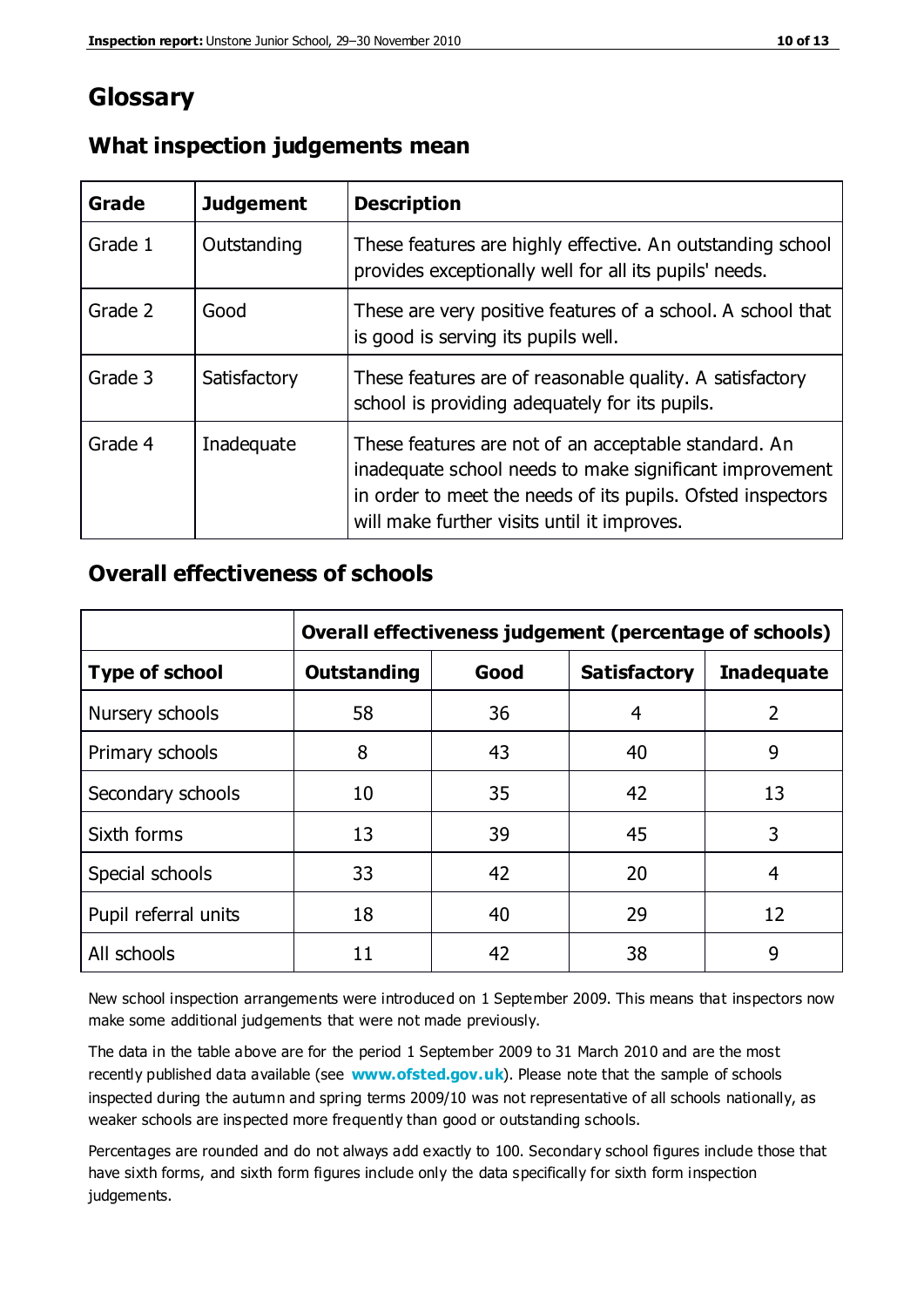# **Common terminology used by inspectors**

| Achievement:               | the progress and success of a pupil in their learning,<br>development or training.                                                                                                                                                          |  |  |
|----------------------------|---------------------------------------------------------------------------------------------------------------------------------------------------------------------------------------------------------------------------------------------|--|--|
| Attainment:                | the standard of the pupils' work shown by test and<br>examination results and in lessons.                                                                                                                                                   |  |  |
| Capacity to improve:       | the proven ability of the school to continue<br>improving. Inspectors base this judgement on what<br>the school has accomplished so far and on the quality<br>of its systems to maintain improvement.                                       |  |  |
| Leadership and management: | the contribution of all the staff with responsibilities,<br>not just the headteacher, to identifying priorities,<br>directing and motivating staff and running the school.                                                                  |  |  |
| Learning:                  | how well pupils acquire knowledge, develop their<br>understanding, learn and practise skills and are<br>developing their competence as learners.                                                                                            |  |  |
| Overall effectiveness:     | inspectors form a judgement on a school's overall<br>effectiveness based on the findings from their<br>inspection of the school. The following judgements,<br>in particular, influence what the overall effectiveness<br>judgement will be. |  |  |
|                            | The school's capacity for sustained<br>improvement.                                                                                                                                                                                         |  |  |
|                            | Outcomes for individuals and groups of pupils.                                                                                                                                                                                              |  |  |
|                            | The quality of teaching.                                                                                                                                                                                                                    |  |  |
|                            | The extent to which the curriculum meets<br>pupils' needs, including, where relevant,<br>through partnerships.                                                                                                                              |  |  |
|                            | The effectiveness of care, guidance and<br>support.                                                                                                                                                                                         |  |  |
| Progress:                  | the rate at which pupils are learning in lessons and<br>over longer periods of time. It is often measured by<br>comparing the pupils' attainment at the end of a key                                                                        |  |  |

stage with their attainment when they started.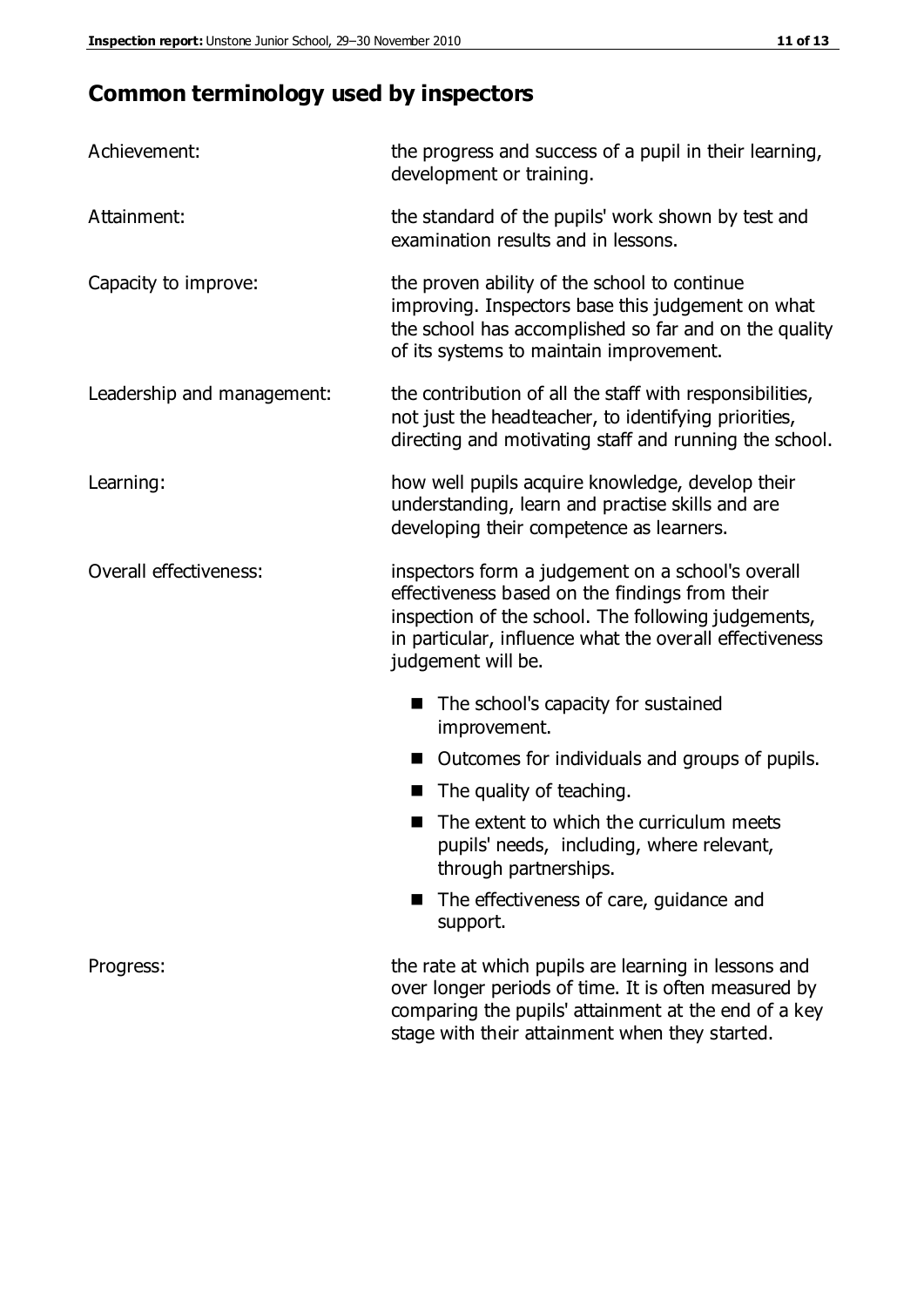#### **This letter is provided for the school, parents and carers to share with their children. It describes Ofsted's main findings from the inspection of their school.**

1 December 2010

#### Dear Pupils

#### **Inspection of Unstone Junior School, Dronfield, S18 4AB**

Thank you for making us so welcome and for talking to us during the inspection. We really enjoyed watching your lessons and looking at your work. It was also good to see you in the dining hall and during assembly. We trust that you have enjoyed the snow which was a real surprise for all of us this year!

Your school is a satisfactory school and has some good features. We found some positive things about your school.

You enjoy coming to school, and your attendance is improving.

You try hard in lessons and want to do well.

You are friendly and get on well with each other.

You have a good understanding of healthy lifestyles.

You appreciate the need to look after the environment.

You feel safe at the school.

The headteacher, teachers and support staff take good care of you.

We have asked the headteacher, staff and governing body to do the following things to make the school even better:

- help all of you make better progress in English and mathematics
- make sure your teachers provide activities for you that engage you in the work and encourage you to take more responsibility for your own learning
- ensure that the governing body and subject leaders are fully involved in plans for school improvement.

You can help by behaving well and working hard. Keep enjoying the many things you do at Unstone Junior School. We would like to wish you success in your future education.

Yours sincerely

Stephen Walker

Lead inspector